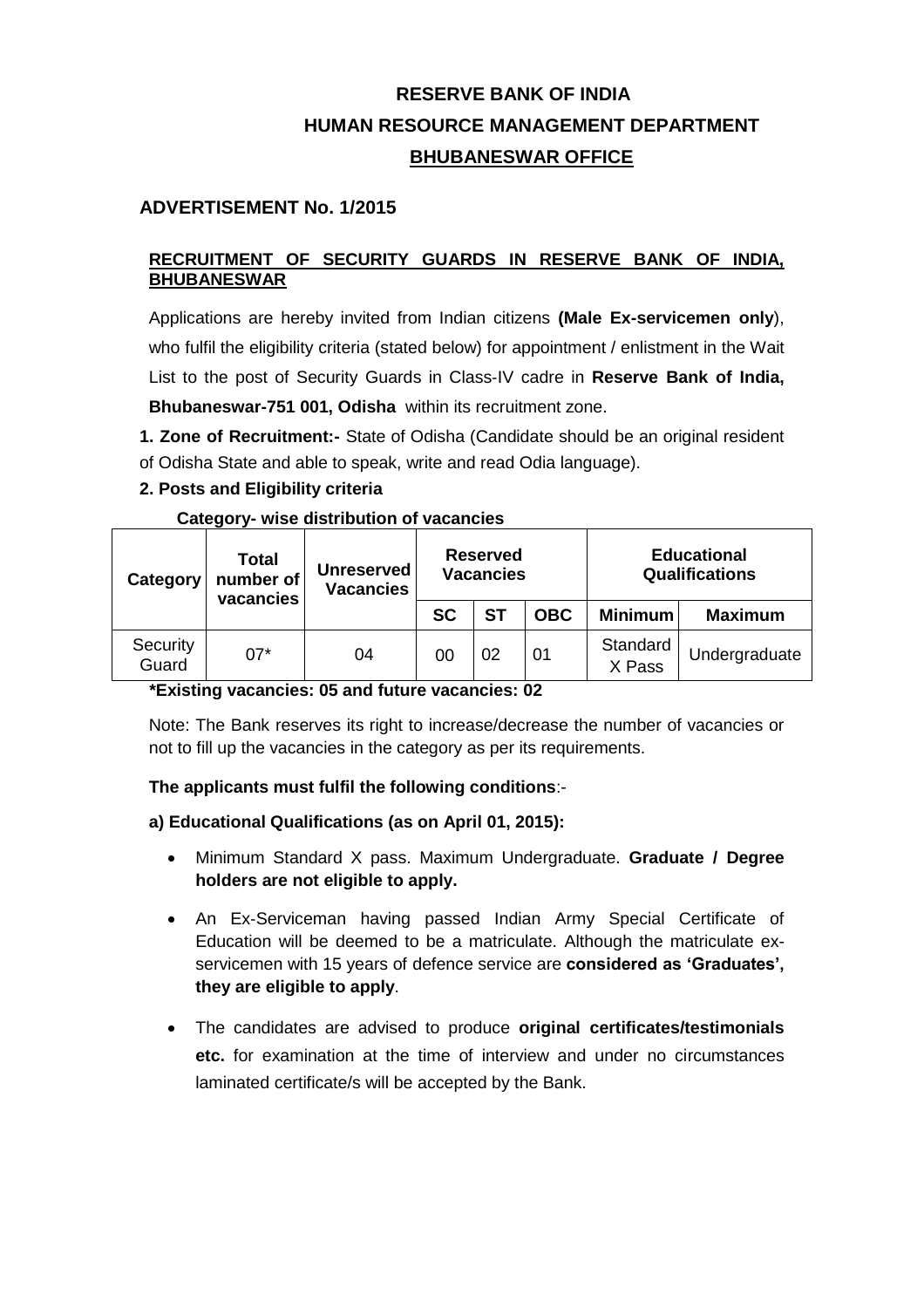# **b) Age limit**

The lower and upper age limit for the post is 18 and 25 years respectively as on April 01, 2015. However, the upper age limit is relaxable for

(i) SC & ST candidates by 5 years, OBC by 3 years,

(ii) Ex-servicemen candidates to the extent of service rendered by them in the armed forces plus additional period of 3 years, subject to maximum upper age limit of 45 years.

**Note: Cumulative age relaxation will not be available either under the above categories or in combination with any other categories.**

**Persons claiming relaxation in age should submit a certificate from the designated authorities in this regard. In case of disputes regarding age, the date of birth as recorded in SSC/Board/Matriculation certificate shall be final.**

**c) Experience**: Only ex-Servicemen with proper military background are eligible. The candidates should have experience of handling of arms and ammunition in the military.

#### **3. Description of Duties:**

- (i) Providing security, guarding Bank's property, other watch and ward duties at Bhubaneswar office round the clock.
- (ii) Operating X-Ray machines/ Door Frame Metal Detector (DFMD)/ Hand Held Metal Detector (HHMD) for checking baggage at the entrance & other allied duties which may be assigned by the Bank.
- (iii) The Security Guards will have to work in shifts, including night shifts.

**4. Pay & Allowances**: Initial starting pay of Rs. 6350/- per month, in the scale of Rs.6350-220-7230-260-8010-300-8910-400-9710-500-11710-680-13750 (20years) + allowances as admissible from time-to-time. The total emoluments at the starting scale at the time of issue of advertisement works out to be Rs.17, 203/- per month (approximately).

## **5. General Instructions:**

- a) Ex-servicemen (original residents of State of Odisha) who have passed the qualifying examination from outside the recruitment zone either before or after leaving military service are eligible.
- b) The relaxation as above are admissible to ex-servicemen for recruitment in civil/public sector only once in a lifetime.
- c) **Definition of Ex-serviceman**: As notified by Government of India, definitions of Ex-serviceman is reproduced below for information and benefit of candidates: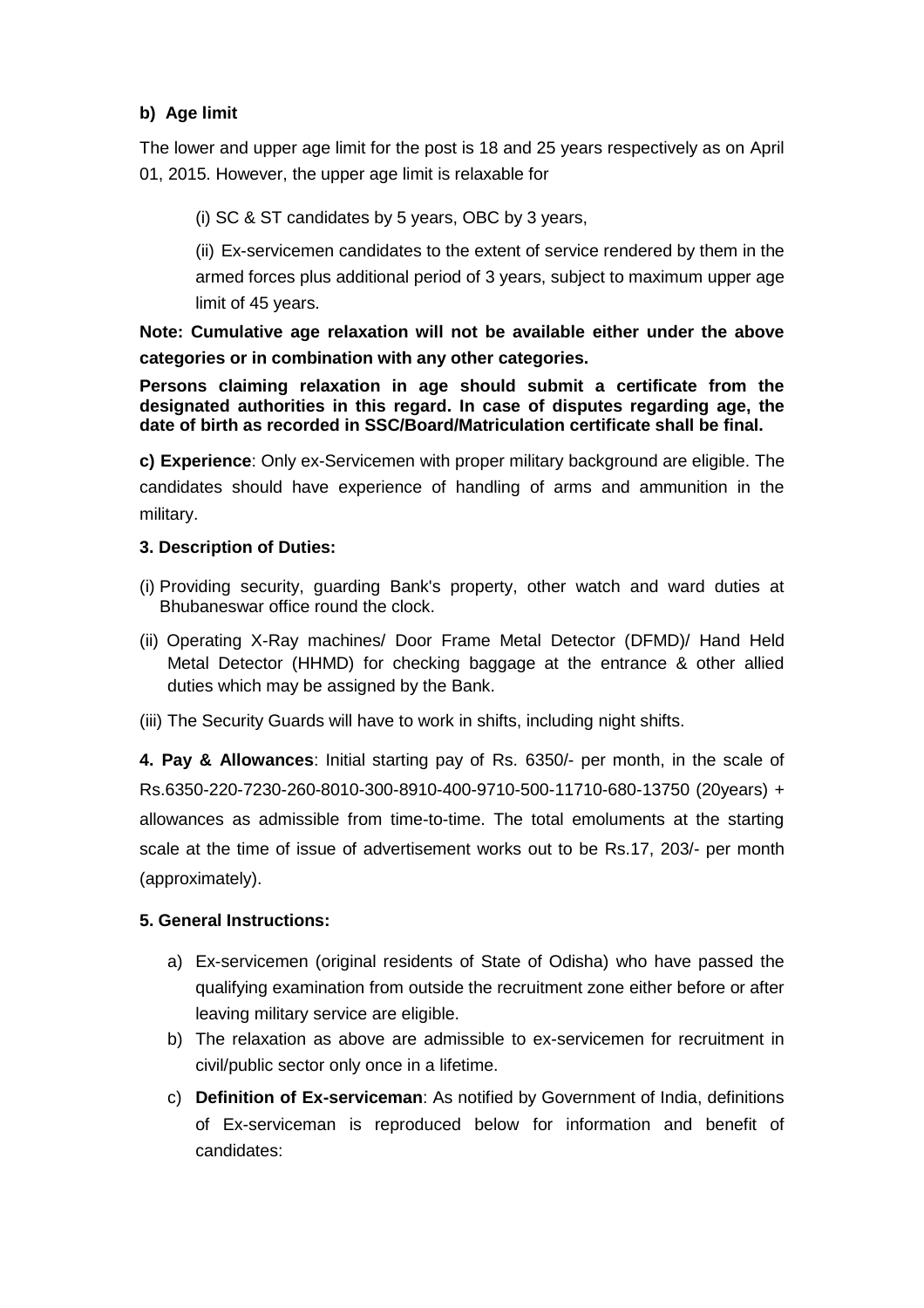"Ex-serviceman means a person, who has served in any rank (whether as a combatant or as a non-combatant) in the Regular Army, Navy and Air Force of the Indian Union but does not include a person who has served in the Defence Security Corps, the General Reserve Engineering Force, the Lok Sahayak Sena and the Para Military forces and who has retired from such service after earning his pension or who has been released from such service on medical grounds attributable to military service or circumstances beyond his control and awarded medical or other disability pension or who has been released, otherwise than on his own request, from such service as a result of reduction in establishment or who has been released from such service after completing the specific period of engagement, otherwise than at his own request or by way of dismissal or discharge on account of misconduct or inefficiency and has been given a gratuity and includes personnel of the Territorial Army of the following categories, namely

- (i) pension-holders for continuous embodied service;
- (ii) person with disability attributable to military service and
- (iii) Gallantry award winners. "

d) Employees appointed in the Bank on or after January 01, 2012 will be governed by the defined contribution **"New Pension Scheme".**

e) The persons, who are released/retired from Armed Forces and who are serving in the Armed Forces of the Union of India, who on retirement from services would come under the category of 'ex-servicemen', are permitted to apply for re-employment one year before the date of their proposed relief from services along with a no objection certificate.

f) Forms of the certificates to be submitted by all the above candidates are provided in **Annex I** and these are to be submitted at the time of interview invariably.

#### **6. Selection Process:**

- a) Selection will be made through written test and/or interview and medical fitness of eligible candidates. The candidates found suitable will be placed in the waiting list to be prepared subject to vacancies and reservation requirements.
- b) Merely fulfilling the eligibility criteria does not entitle the candidates to be called for written test/interview. **The Bank reserves the right to raise the minimum eligibility standards etc., in order to restrict the number of candidates to be called for written test / interview commensurate with the number of vacancies. The decision of the Bank in this regard will be final**.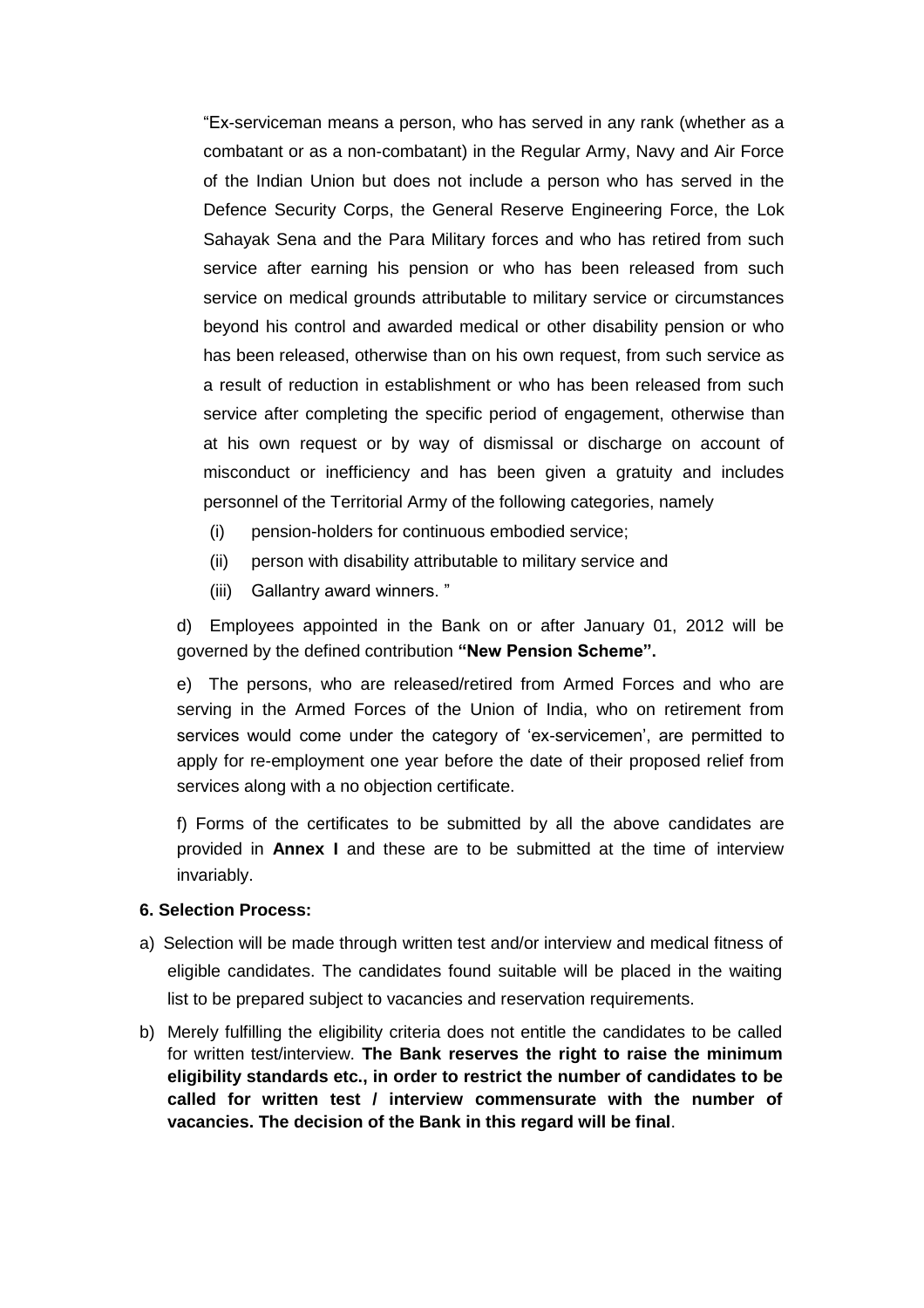# **7. How to apply:**

i) Candidates must apply in the prescribed format of application published herewith. Application in any other format is liable to be rejected.

ii) The format of the application form published herewith should not itself be used as Application. Application may be preferably **typewritten/printed** or **neatly handwritten** in **Hindi / English (Block/Capital)**. **A4 size sheet** (29.7 cm x 21 cm) should be used for Application.

iii) Application should be supported by the following documents:

• Attested copies of all relevant documents/certificates regarding age, educational qualifications and proof of residence. (**No originals should be sent with the application**).

• Latest passport size signed photograph (4.5 cm x 3.5 cm) should be affixed on the right hand top corner of the application.

• In case of candidates belonging to SC/ST/OBC, attested copy of the relative certificate from the Competent Authority.

• Attested copies of the discharge certificate/service book issued by the Armed forces.

iv) The application must be sent by **ordinary post only** or may be **deposited in the box kept at the Reception Counter, Reserve Bank of India**, **Pt. Jawaharlal Nehru Marg, Bhubaneswar-751001** between 10.00 am to 05.00 pm on week days except Saturdays, Sundays and Holidays in a cover super scribed **"Application for the post of Security Guard".**

Applications should be addressed to the **Regional Director, Reserve Bank of India, Human**

**Resource Management Department, Recruitment Section, Pt. Jawaharlal Nehru Marg, Bhubaneswar-751001.** 

- v) One envelope should contain application of one candidate only.
- vi) No application will be received in person or any acknowledgement would be given thereof.

## **8. Ineligibility**:

- Seriously Orthopedically handicapped/ Hearing Impaired or Visually Handicapped who cannot undertake, the duties described, properly will not be eligible**.**
- Before applying for the post of Security Guard, the candidates should ensure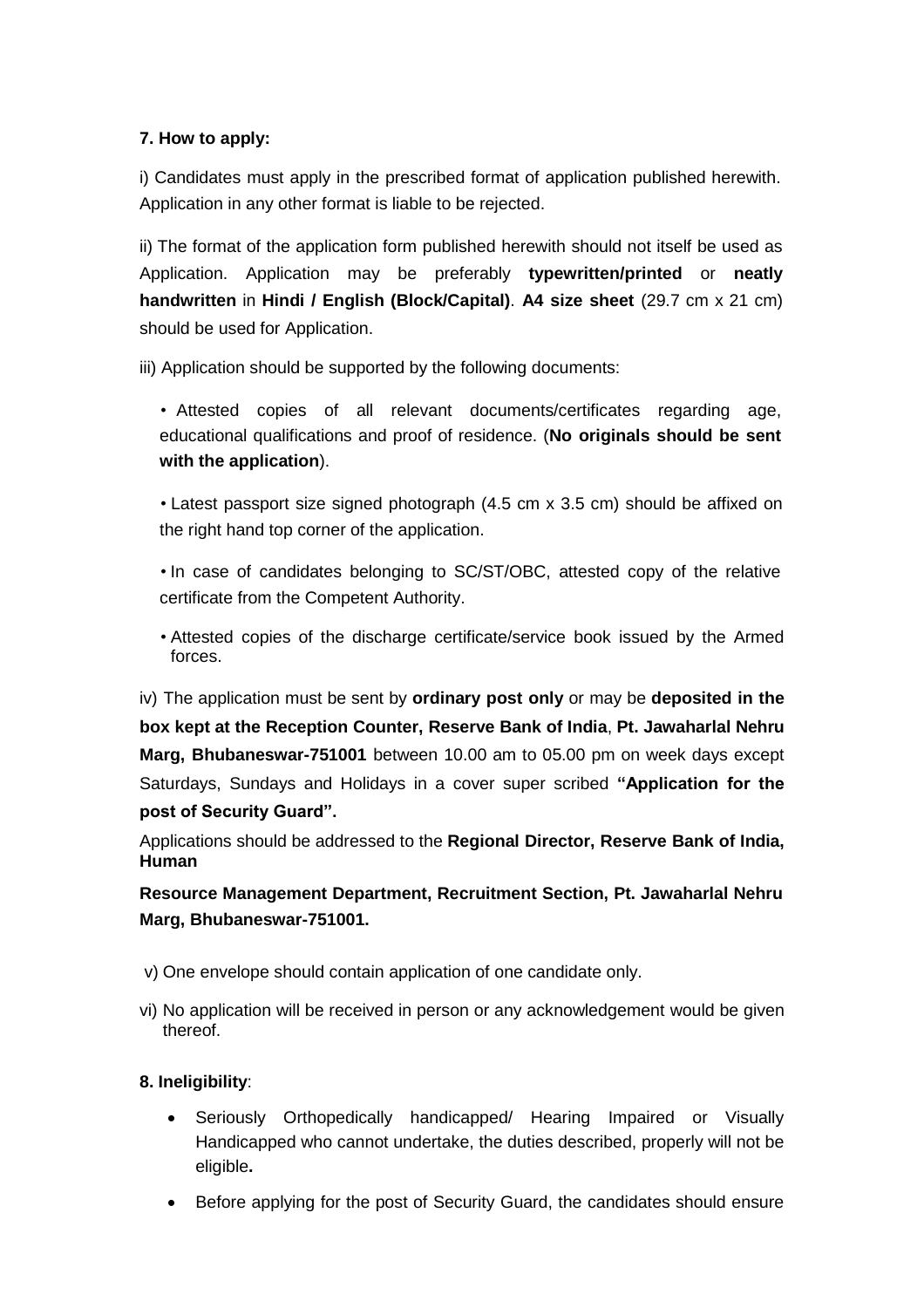that they satisfy the eligibility norms in all respects as mentioned in the advertisement as on the date specified.

 Applications incomplete in any respect and/or not accompanied by relevant documents/certificates and/or received late shall be rejected. Bank's decision in this regard shall be final. The Bank reserves the right to reject any application/candidature at any stage of the recruitment process without assigning any reason/s.

#### **9. Closing Date**:

**Applications complete in all respects must reach the Bank's office at the aforesaid address latest by April 30, 2015.**

#### **10. Warning:**

i) No correspondence will be entered into, with candidates not found eligible /not considered for Interview.

ii) **Canvassing in any form will be a disqualification**. Any attempt on the part of the candidate to obtain support for his candidature by any means such as submitting fabricated documents, making statements which are incorrect / false, suppressing material information, resorting to irregular or improper means in connection with the candidature using unfair means etc. shall be a disqualifying factor. If any unscrupulous person pretends to provide assistance by resorting to unfair means, a complaint may be lodged with any of the following.

- a) Complaint Redressal Cell, Reserve Bank of India, Human Resource Management Department, Pt. Jawaharlal Nehru Marg, Bhubaneswar-751001
- b) Central Vigilance Commission, Satarkata Bhavan, Block 'A', GPO Complex, INA New Delhi -110023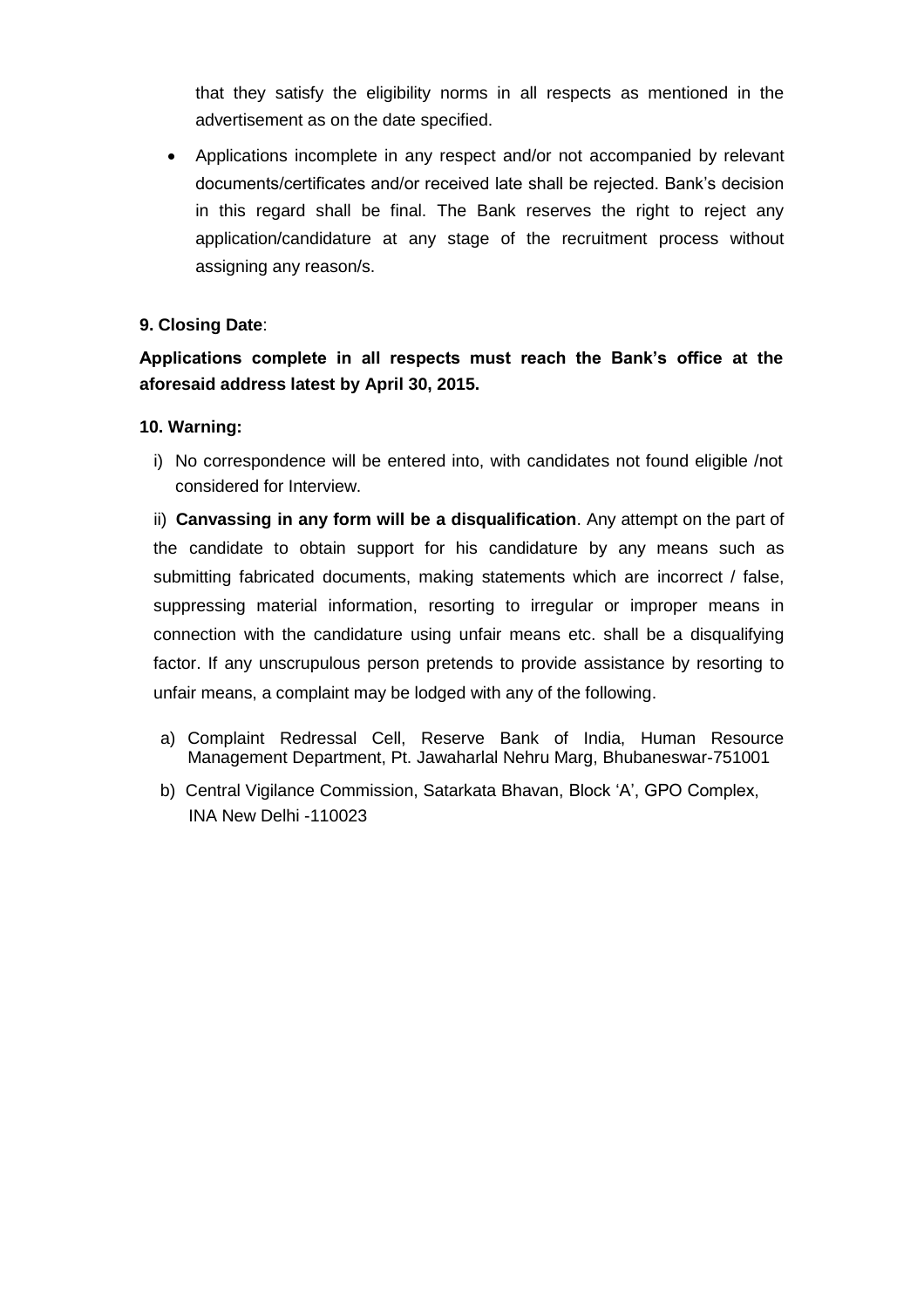# **APPLICATION FOR THE RECRUITMENT OF SECURITY GUARD IN CLASS IV STAFF IN RESERVE BANK OF INDIA, BHUBANESWAR**

(Advertisement No 1 /2015) Dated: 03.04.2015

**Original documents should not be attached with the application**

1. Full name of SURNAME

A) Applicant:

| B) Father:                                                                         |                                                                     |  |  |  |  |  |  |  |  |  |  |  |  |  |  |  |
|------------------------------------------------------------------------------------|---------------------------------------------------------------------|--|--|--|--|--|--|--|--|--|--|--|--|--|--|--|
|                                                                                    |                                                                     |  |  |  |  |  |  |  |  |  |  |  |  |  |  |  |
|                                                                                    |                                                                     |  |  |  |  |  |  |  |  |  |  |  |  |  |  |  |
|                                                                                    | 2. Full address for communication: (with Pin-code & Contact number) |  |  |  |  |  |  |  |  |  |  |  |  |  |  |  |
|                                                                                    |                                                                     |  |  |  |  |  |  |  |  |  |  |  |  |  |  |  |
|                                                                                    |                                                                     |  |  |  |  |  |  |  |  |  |  |  |  |  |  |  |
|                                                                                    |                                                                     |  |  |  |  |  |  |  |  |  |  |  |  |  |  |  |
| 3. Permanent address with Pin-code:                                                |                                                                     |  |  |  |  |  |  |  |  |  |  |  |  |  |  |  |
|                                                                                    |                                                                     |  |  |  |  |  |  |  |  |  |  |  |  |  |  |  |
|                                                                                    |                                                                     |  |  |  |  |  |  |  |  |  |  |  |  |  |  |  |
|                                                                                    |                                                                     |  |  |  |  |  |  |  |  |  |  |  |  |  |  |  |
| 4. Date of Birth: ___________, Age as on April 01, 2015: _____ years _____ months. |                                                                     |  |  |  |  |  |  |  |  |  |  |  |  |  |  |  |
|                                                                                    | (As recorded in SSC/Board/Matriculation certificate)                |  |  |  |  |  |  |  |  |  |  |  |  |  |  |  |
| 5. Educational Qualification: As on April 01, 2015                                 |                                                                     |  |  |  |  |  |  |  |  |  |  |  |  |  |  |  |
|                                                                                    |                                                                     |  |  |  |  |  |  |  |  |  |  |  |  |  |  |  |
|                                                                                    |                                                                     |  |  |  |  |  |  |  |  |  |  |  |  |  |  |  |
|                                                                                    |                                                                     |  |  |  |  |  |  |  |  |  |  |  |  |  |  |  |
| Marks obtained Out of<br>(Standard passed)<br>Percentage                           |                                                                     |  |  |  |  |  |  |  |  |  |  |  |  |  |  |  |
|                                                                                    |                                                                     |  |  |  |  |  |  |  |  |  |  |  |  |  |  |  |
|                                                                                    |                                                                     |  |  |  |  |  |  |  |  |  |  |  |  |  |  |  |
| 7. Details of Service in Armed Forces:                                             |                                                                     |  |  |  |  |  |  |  |  |  |  |  |  |  |  |  |
| a. Name of the Force Served:                                                       |                                                                     |  |  |  |  |  |  |  |  |  |  |  |  |  |  |  |
| b. Date of joining the Defence services:                                           |                                                                     |  |  |  |  |  |  |  |  |  |  |  |  |  |  |  |
| c. Date of discharge from the Defence services:                                    |                                                                     |  |  |  |  |  |  |  |  |  |  |  |  |  |  |  |
| d. Length of service:                                                              |                                                                     |  |  |  |  |  |  |  |  |  |  |  |  |  |  |  |
| (Number of years)                                                                  |                                                                     |  |  |  |  |  |  |  |  |  |  |  |  |  |  |  |
|                                                                                    | e. Mode of discharge from the Armed forces / other eligible forces  |  |  |  |  |  |  |  |  |  |  |  |  |  |  |  |

Affix recent photograph of size-4.5 cm. X 3.5 cm with signature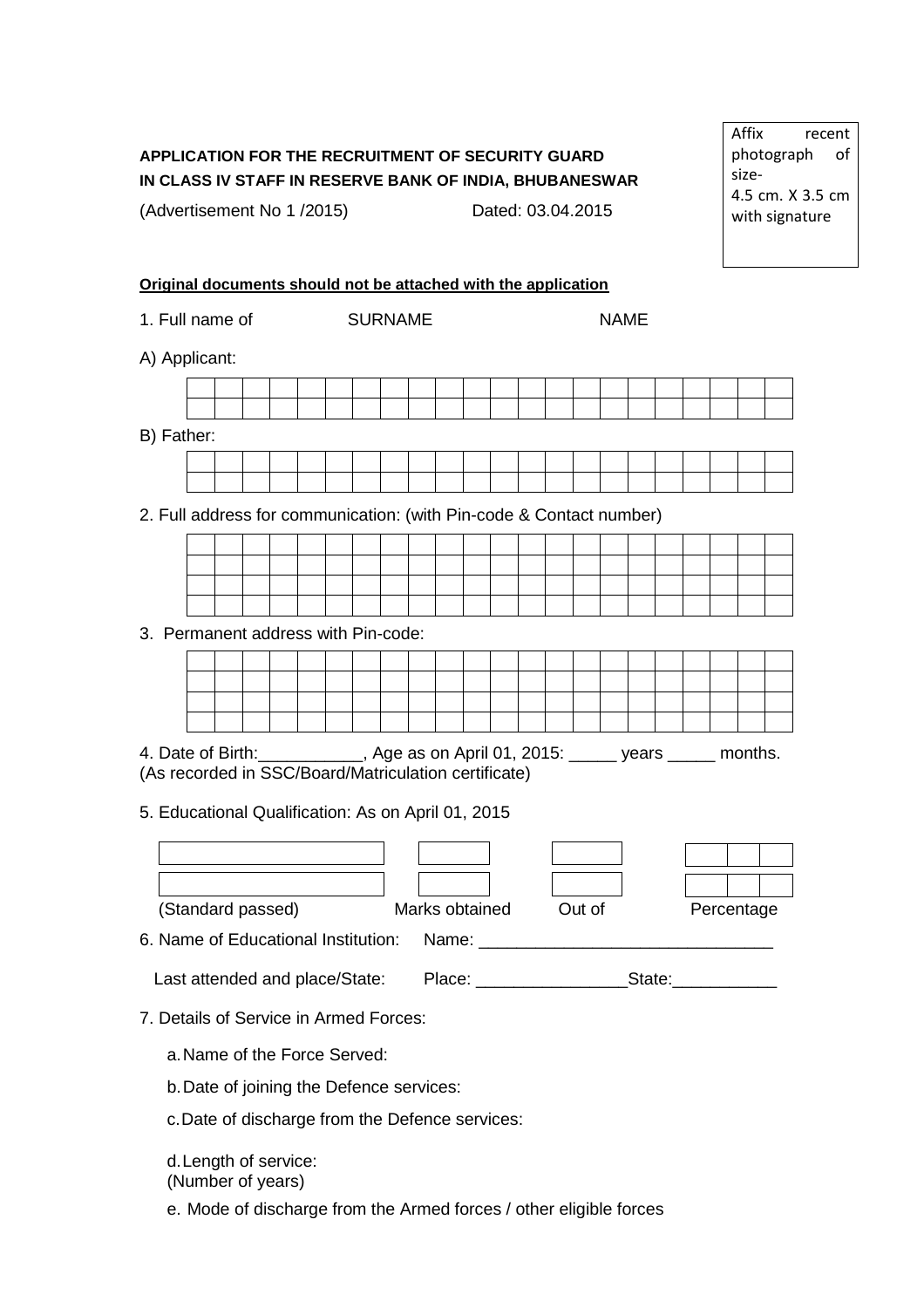(Tick as applicable)

Whether retired after earning service pension:

OR

Has been released under medical ground and awarded medical/other disability pension: Yes/ No/ Not Applicable

OR

Has been released (otherwise than at his own request) as a result of reduction of Establishment: Yes/ No/ Not Applicable

OR

Has been released after completing specific period of engagement (otherwise than at his own request or by way of dismissal or discharge on account of misconduct or efficiency) and has been granted gratuity: Yes/ No/ Not Applicable

OR

Has been released at own request before completion of service and earning service pension: Yes/ No/ Not Applicable

8. Category:

(Tick appropriate box)



9. Proficiency in Sports/ Extra Curricular

Activities, if any: (Give details)

10. Language known: \_\_\_\_\_\_\_\_\_\_\_\_\_\_\_\_\_\_ (Speak, write and read)

\_\_\_\_\_\_\_\_\_\_\_\_\_\_\_\_\_\_\_ (Speak, write and read)

#### 11. Declaration

I declare that all the information and particulars furnished in this application are true and correct. I understand that, if any of the information is found incomplete/incorrect, false or misleading, my candidature is liable to be cancelled at any stage before appointment; and if appointed, my appointment is liable to be terminated without notice or compensation in lieu thereof. I also understand that my candidature will be considered subject to criteria/conditions stipulated in the advertisement.

Place: \_\_\_\_\_\_\_\_\_\_\_\_\_\_\_\_\_\_\_

| Date: | Signature of Applicant: |
|-------|-------------------------|
|-------|-------------------------|

Encl: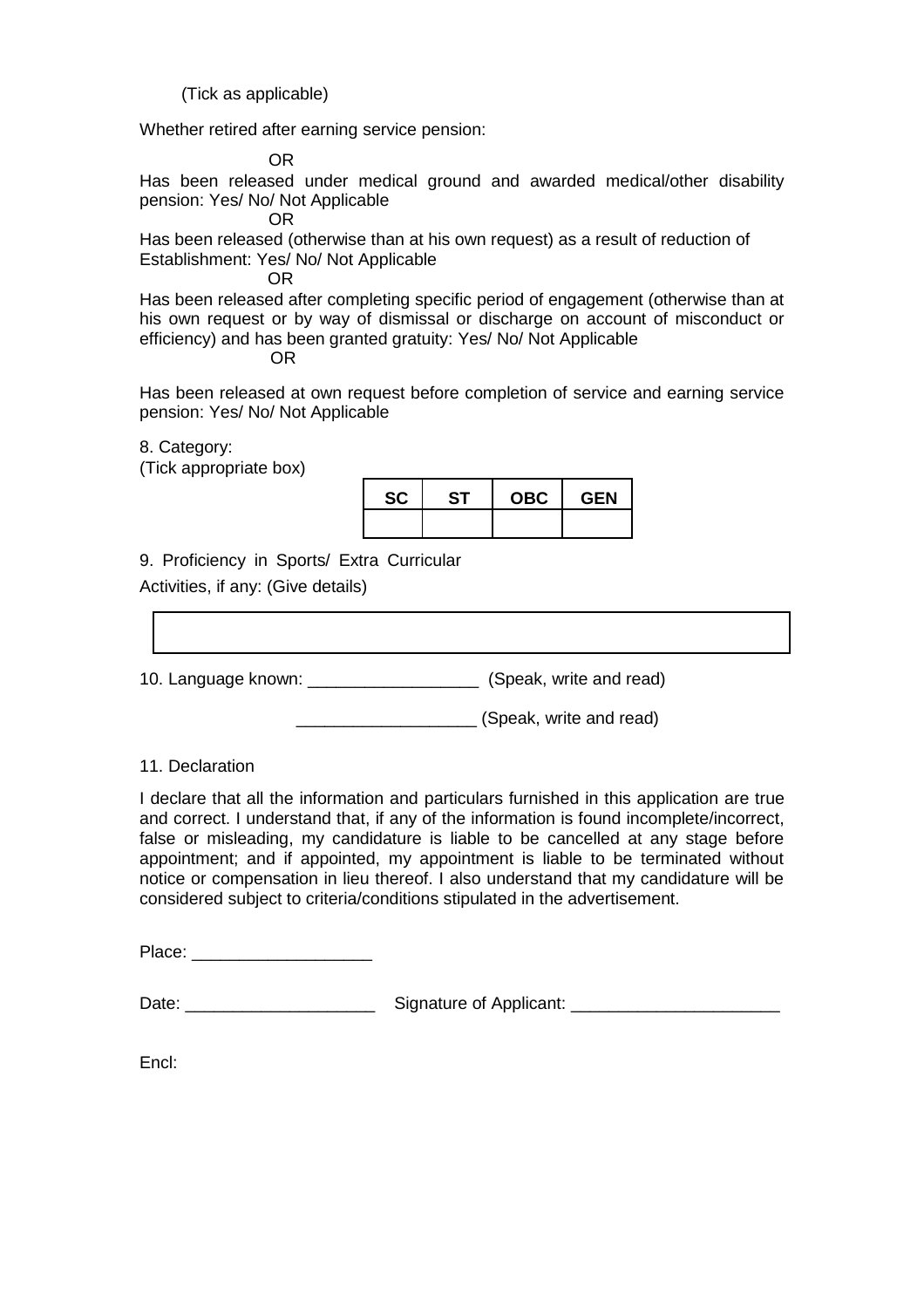#### **FORM-A**

#### **Form of Certificate applicable for Released/Retired Personnel**

It is certified that No. …………………Rank………..Name……………………whose date of birth is……………..has rendered service from………….to……………….in Army/Navy/Air Force.

2. He has been released form military services:

# a) on completion of assignment otherwise than

(i) by way of dismissal, or

(ii) by way of discharge on account of misconduct or inefficiency, or

(iii) on his own request, but without earning his pension, or

(iv) he has not been transferred to the reserve pending such release

# b) on account of physical disability attributable to Military Service.

# c) on invalidment after putting in at least five years of Military service

3. He is covered under the definition of Ex-Serviceman (Re-employment in Central Civil Services and Posts) Rules, 1979 as amended from time to time

| Place:      | Signature, Name and Designation of the Competent |      |
|-------------|--------------------------------------------------|------|
| Authority** |                                                  |      |
| Date:       |                                                  | SEAL |

# Delete the paragraph which is not applicable.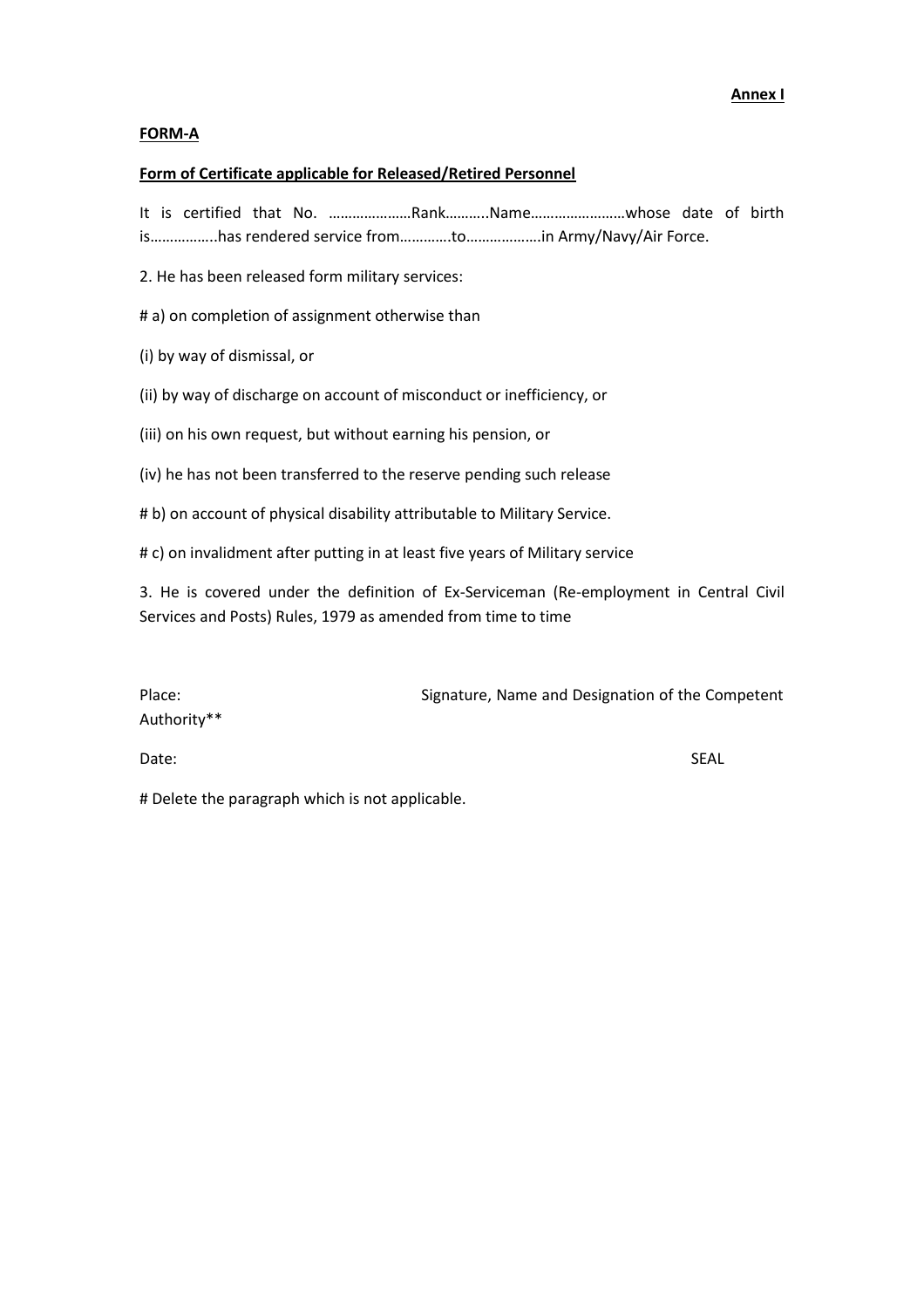#### **FORM-B**

# **Form of Certificate for Serving Personnel (Applicable for serving personnel who are due to be released within one year)**

It is certified that No. …………………Rank………..Name……………………is serving in the Army/Navy/Air Force from…………………………..

2. He is due for release/retirement on completion of his specific period of assignment on…………………

3. No disciplinary case is pending against him.

Authority\*\*

Place: Signature, Name and Designation of the Competent

Date:

SEAL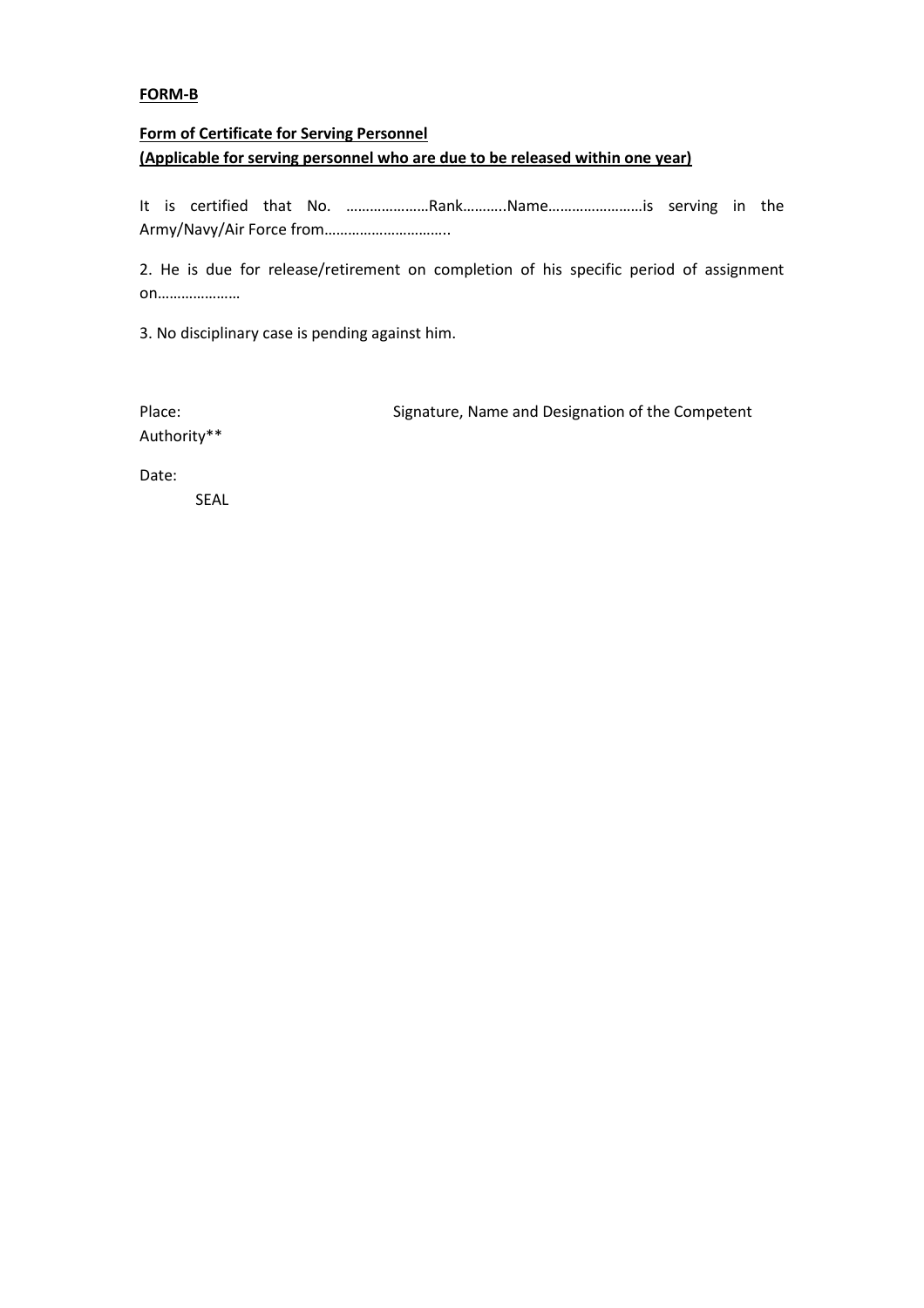#### **FORM-C**

# **Undertaking to be given by serving Armed Force Personnel who are due to be released within one year**

(1) I understand that if selected on the basis of the recruitment/Examination to which this application relates, my appointment will be subject to my producing documentary evidence to the satisfaction of the appointing authority that I have been duly released /retired/discharged from the Armed Forces and that I am entitled to the benefits admissible to Ex-Serviceman in terms of the Ex-Serviceman (Re-employment in Central Civil Service and Posts) Rules, 1979, as amended from time to time.

(2) I also understand that I shall not be eligible to be appointed to a vacancy reserved for Ex-Serviceman in regard to the recruitment covered by this examination, if I have at any time prior to such appointment, secured any employment on the civil side (including Public Sector Undertaking, Autonomous Bodies/Statutory Bodies, Nationalised Banks, etc.) by availing of the concession of reservation of vacancies admissible to Ex-Serviceman.

Place:

Date:

Signature and Name of Candidate